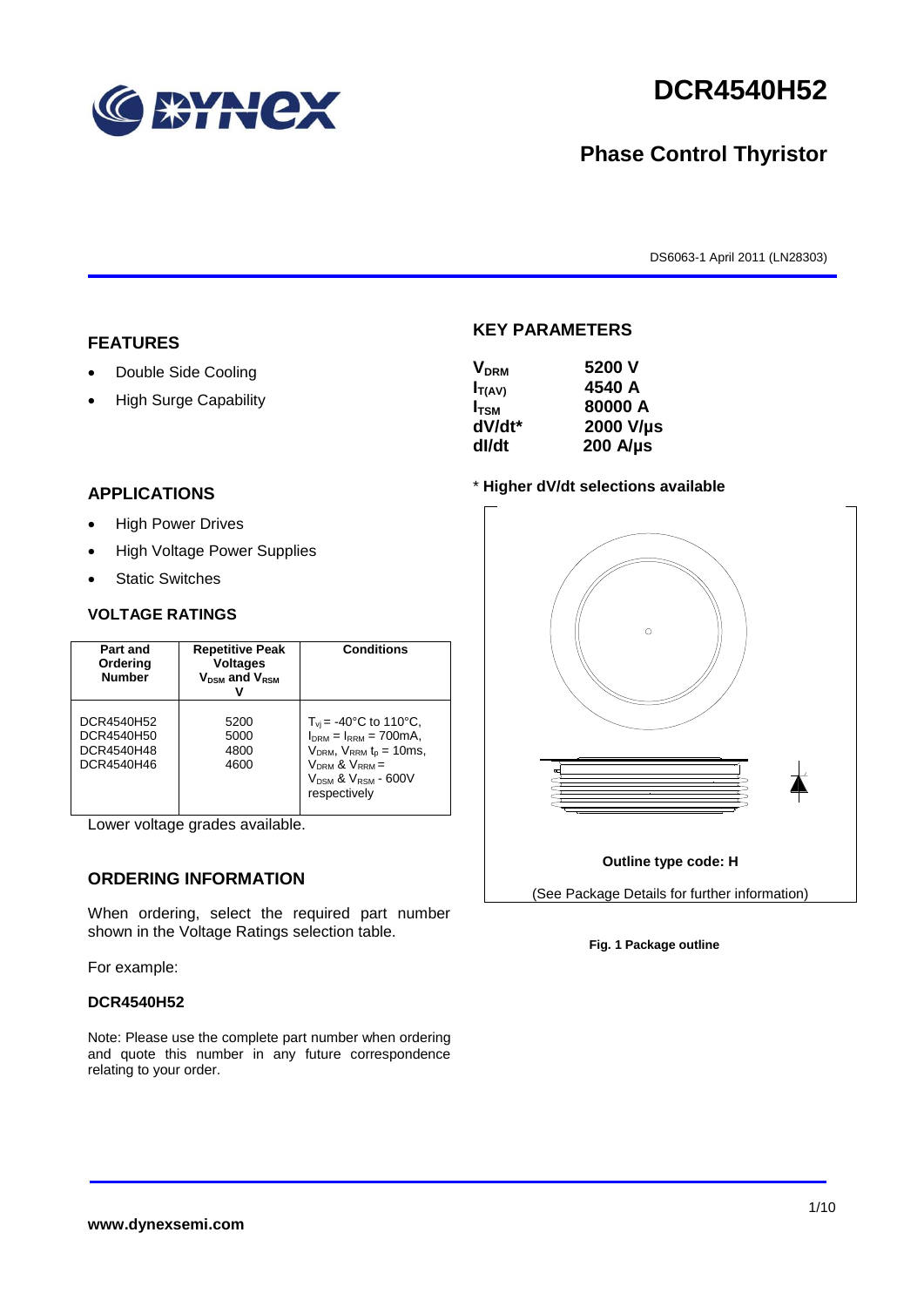

### **CURRENT RATINGS**

**Tcase = 60°C unless stated otherwise**

| Symbol             | <b>Parameter</b>                     | <b>Test Conditions</b>   | Max. | <b>Units</b> |
|--------------------|--------------------------------------|--------------------------|------|--------------|
| Double Side Cooled |                                      |                          |      |              |
| $I_{T(AV)}$        | Mean on-state current                | Half wave resistive load | 4540 | A            |
| $I_{T(RMS)}$       | RMS value                            | $\overline{\phantom{a}}$ | 7130 | A            |
| Iт                 | Continuous (direct) on-state current | $\overline{\phantom{a}}$ | 6420 | Α            |

#### **SURGE RATINGS**

| Symbol       | <b>Parameter</b>                        | <b>Test Conditions</b>                            | Max.  | Units             |
|--------------|-----------------------------------------|---------------------------------------------------|-------|-------------------|
| <b>I</b> TSM | Surge (non-repetitive) on-state current | 10ms half sine, $T_{\text{case}} = 110^{\circ}$ C | 80.0  | kA                |
| $l^2t$       | $I2t$ for fusing                        | $V_R = 0$                                         | 32.00 | MA <sup>2</sup> s |

### **THERMAL AND MECHANICAL RATINGS**

| Symbol           | <b>Parameter</b>                      | <b>Test Conditions</b>    |    | Min.  | Max.   | <b>Units</b> |
|------------------|---------------------------------------|---------------------------|----|-------|--------|--------------|
| $R_{th(i-c)}$    | Thermal resistance – junction to case | Double side cooled        | DC |       | 0.004  | °C/W         |
| $R_{th(c-h)}$    | Thermal resistance – case to heatsink | Double side cooled        | DC |       | 0.0008 | °C/W         |
| $T_{\nu j}$      | Virtual junction temperature          | <b>Blocking VDRM/VRRM</b> |    | $-40$ | 110    | °C           |
| $T_{\text{stg}}$ | Storage temperature range             |                           |    | $-40$ | 140    | °C           |
| $F_m$            | Clamping force                        |                           |    | 110   | 130    | kN           |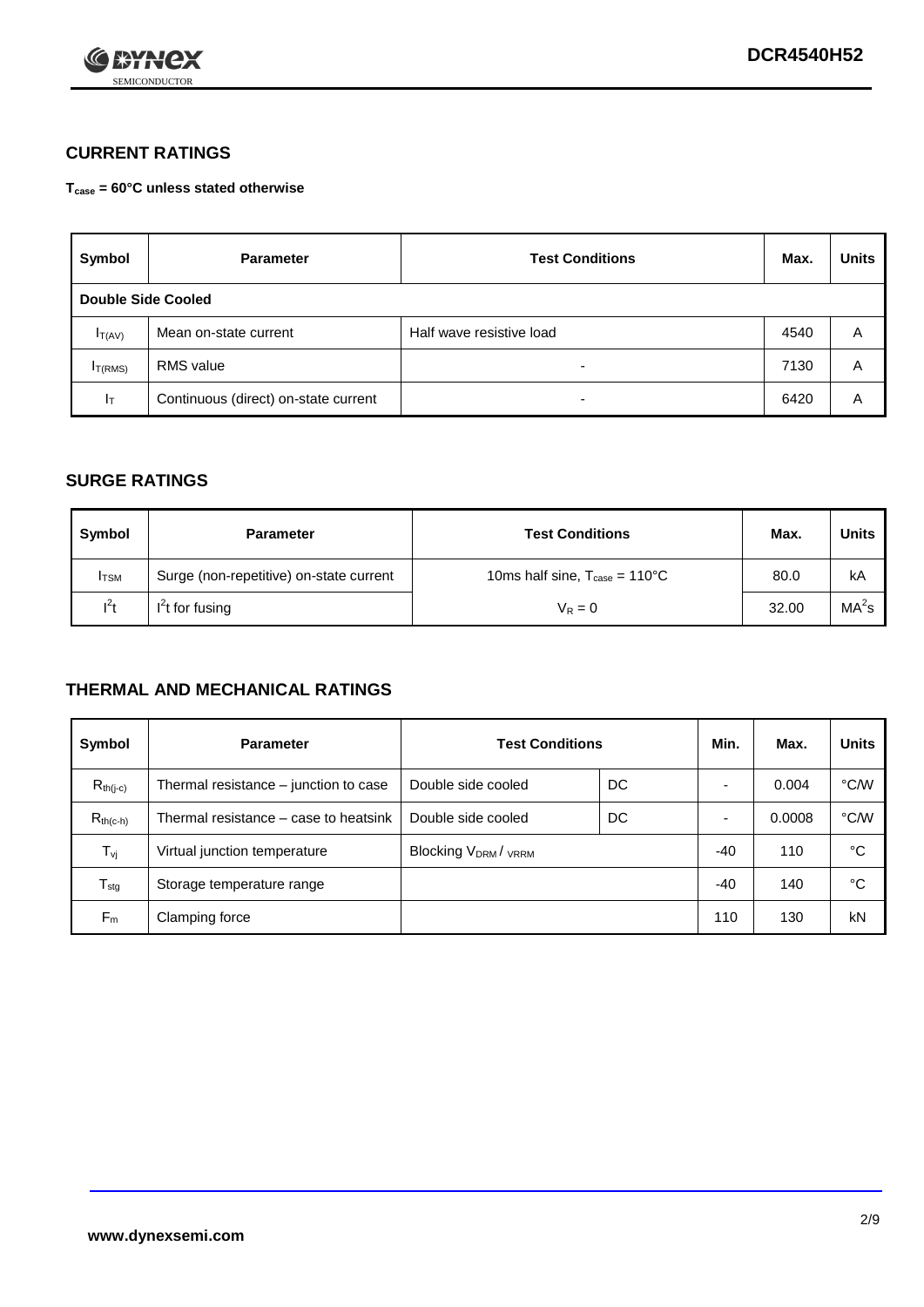

## **DYNAMIC CHARACTERISTICS**

| Symbol            | <b>Parameter</b>                              | <b>Test Conditions</b>                                                 |                 | Min.                     | Max.                     | <b>Units</b> |
|-------------------|-----------------------------------------------|------------------------------------------------------------------------|-----------------|--------------------------|--------------------------|--------------|
| <b>IRRM</b> /IDRM | Peak reverse and off-state current            | At $V_{RRM}/V_{DRM}$ , $T_{case} = 110^{\circ}C$                       |                 | $\blacksquare$           | 700                      | mA           |
| dV/dt             | Max. linear rate of rise of off-state voltage | To 67% $V_{DRM}$ , T <sub>i</sub> = 110°C, gate open                   |                 | 2000                     | $\overline{\phantom{a}}$ | $V/\mu s$    |
| dl/dt             | Rate of rise of on-state current              | From 67% V <sub>DRM</sub> to 4000A                                     | Repetitive 50Hz | $\overline{\phantom{a}}$ | 200                      | $A/\mu s$    |
|                   |                                               | Gate source 30V, 10 $\Omega$ ,                                         | Non-repetitive  | $\overline{\phantom{a}}$ | 1000                     | $A/\mu s$    |
|                   |                                               | $t_r$ < 0.5µs, T <sub>i</sub> = 110°C                                  |                 |                          |                          |              |
| $V_T$             | On-state voltage                              | $I_T = 3000A$ , $T_{case} = 110^{\circ}C$                              |                 |                          | 1.46                     | $\vee$       |
| $V_{T(TO)}$       | Threshold voltage                             | $T_{\text{case}} = 110^{\circ}C$                                       |                 | $\blacksquare$           | 1.08                     | $\vee$       |
| $r_{\text{T}}$    | On-state slope resistance                     | $T_{\text{case}} = 110^{\circ}C$                                       |                 | $\overline{\phantom{a}}$ | 0.127                    | $m\Omega$    |
| $t_{\rm gd}$      | Delay time                                    | $V_D = 67\%$ V <sub>DRM</sub> , gate source 30V, 10 $\Omega$           |                 | ÷,                       | 3.0                      | μs           |
|                   |                                               | $t_r = 0.5 \mu s$ , $T_i = 25^{\circ}C$                                |                 |                          |                          |              |
| $t_{q}$           | Turn-off time                                 | $T_i$ = 110°C, $V_R$ = 100V, dl/dt = 1.5A/us,                          |                 | $\blacksquare$           | 800                      | μs           |
|                   |                                               | $dV_{DR}/dt = 20V/\mu s$ linear to 67% $V_{DRM}$                       |                 |                          |                          |              |
| $Q_{\rm S}$       | Stored charge                                 | $I_T = 2000$ A, tp = 1000us, $T_i = 110$ °C,<br>$dl/dt = 1.5A/\mu s$ , |                 |                          | 5500                     | $\mu$ C      |
| IL.               | Latching current                              | $T_i = 25^{\circ}C$ ,                                                  |                 | $\overline{\phantom{a}}$ | $\mathbf{1}$             | Α            |
| ΙH                | Holding current                               | $T_i = 25^{\circ}C,$                                                   |                 |                          | 200                      | mA           |

### **GATE TRIGGER CHARACTERISTICS AND RATINGS**

| Symbol          | <b>Parameter</b>         | <b>Test Conditions</b>                       | Max. | Units |
|-----------------|--------------------------|----------------------------------------------|------|-------|
| V <sub>GT</sub> | Gate trigger voltage     | $V_{DRM}$ = 5V, $T_{case}$ = 25°C            | 2.6  | V     |
| $V_{GD}$        | Gate non-trigger voltage | At 40% $V_{DRM}$ , $T_{case} = 110^{\circ}C$ | TBD  | V     |
| Iст             | Gate trigger current     | $V_{DRM}$ = 5V, $T_{case}$ = 25°C            | 400  | mA    |
| <b>I</b> GD     | Gate non-trigger current | At 40% $V_{DRM}$ , $T_{case} = 110^{\circ}C$ | TBD  | mA    |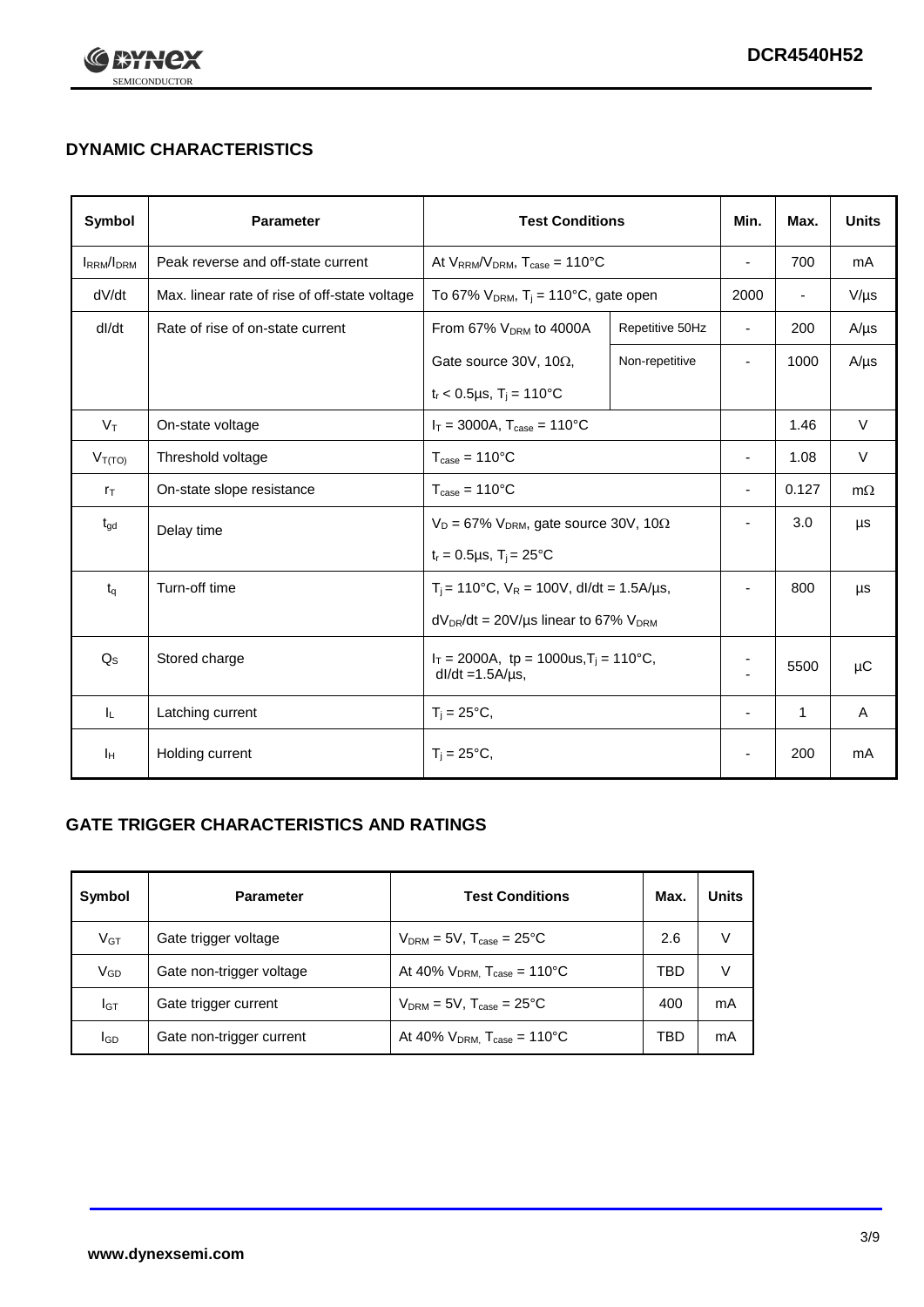

### **CURVES**



**Fig.2 Maximum &minimum on-state characteristics**



**Fig.3 Maximum (limit) transient thermal impedance – junction to case (°C/W)**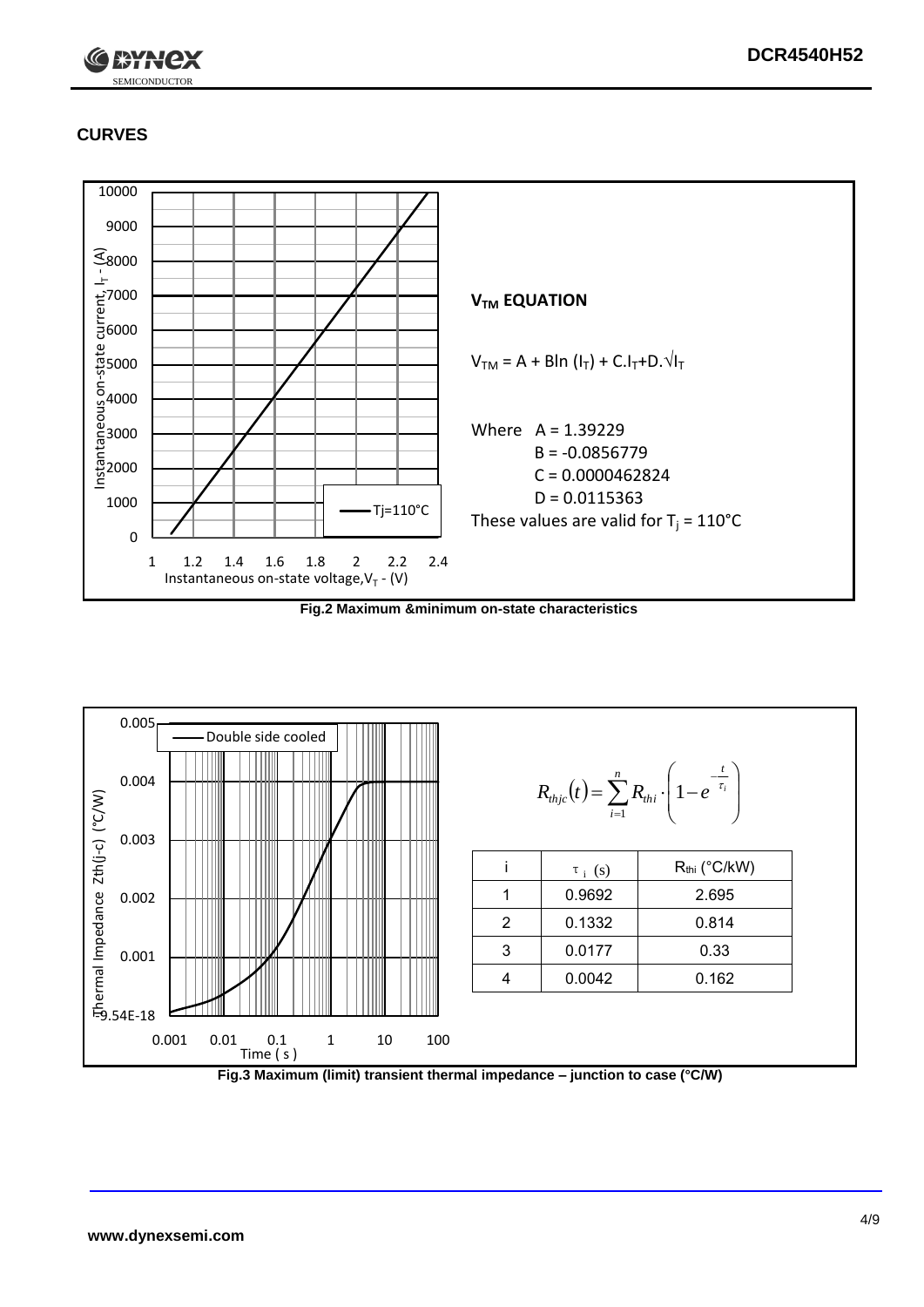





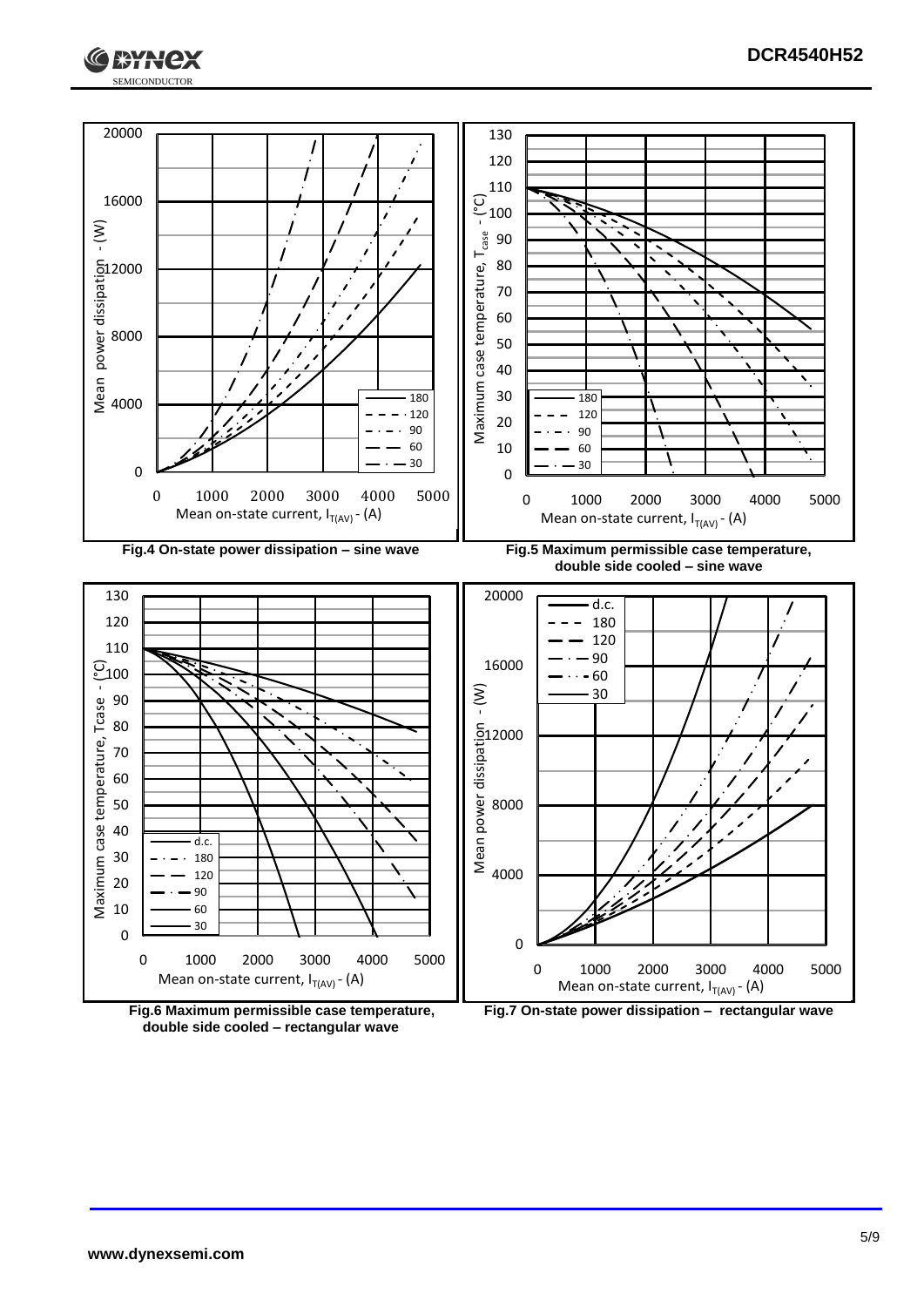





**Fig.10 Gate characteristics**

G

**I RYNCX**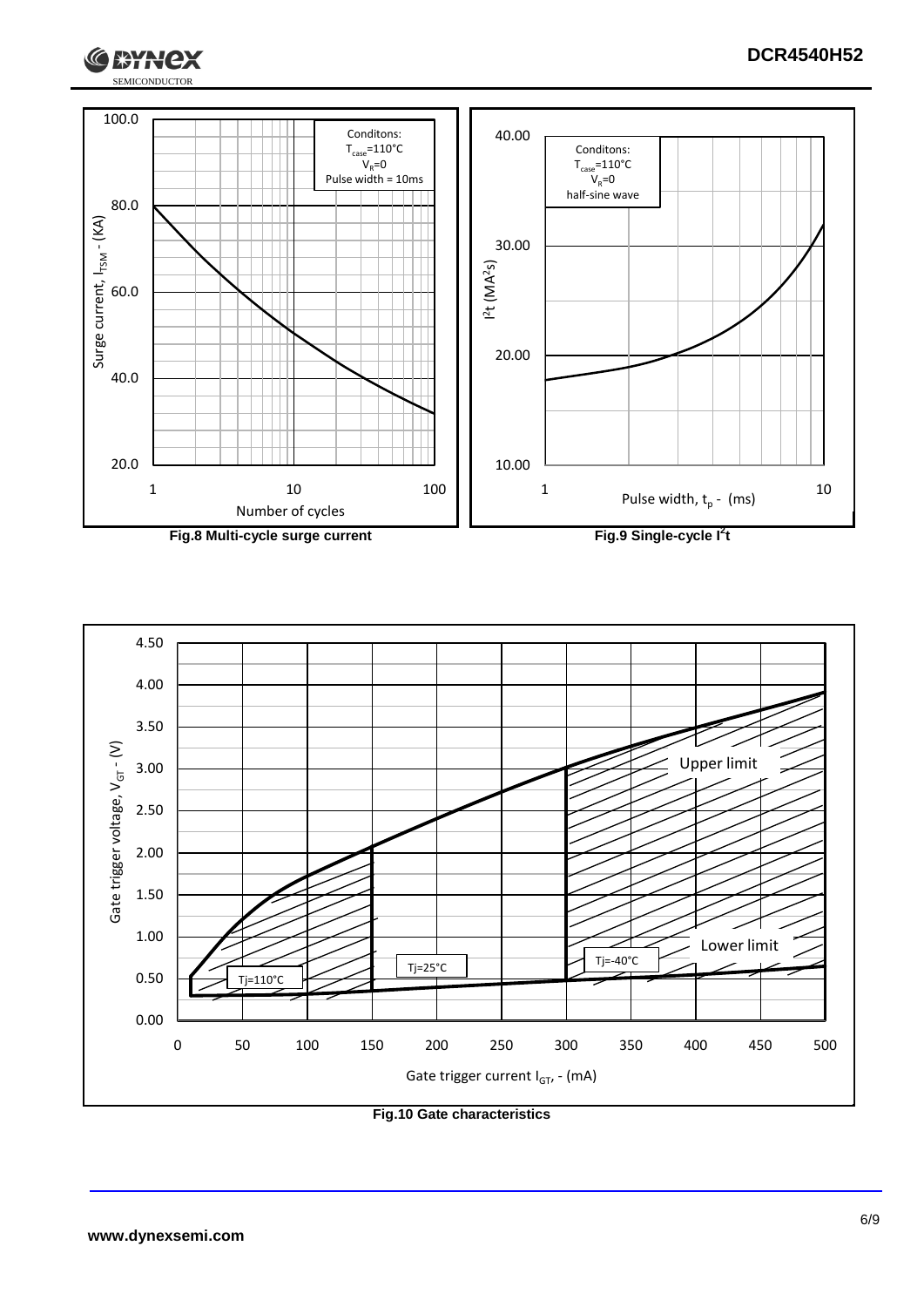



**Fig.11 Gate characteristics**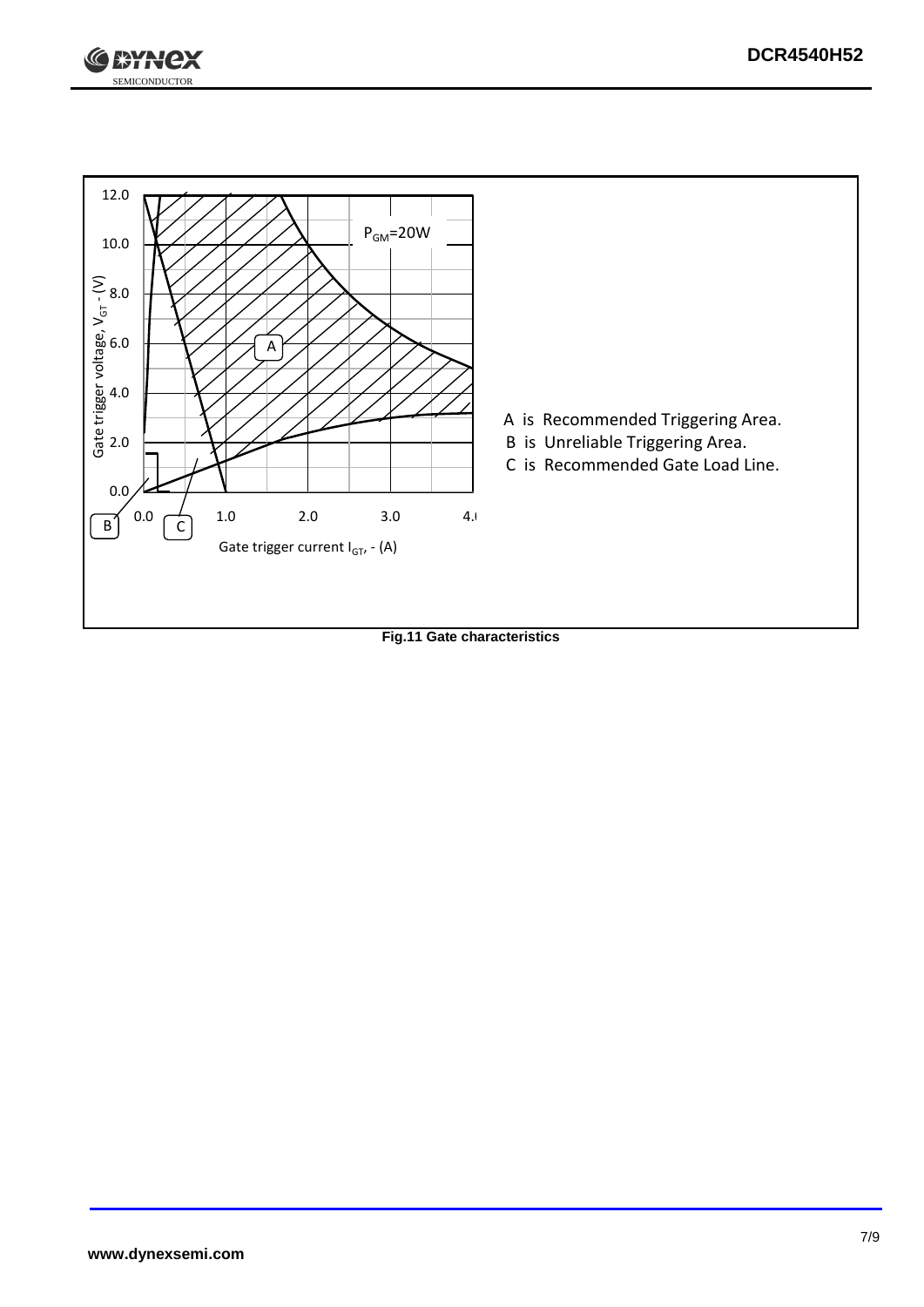

### **PACKAGE DETAILS**

For further package information, please contact Customer Services. All dimensions in mm, unless stated otherwise. DO NOT SCALE.



**Fig.12 Package outline**